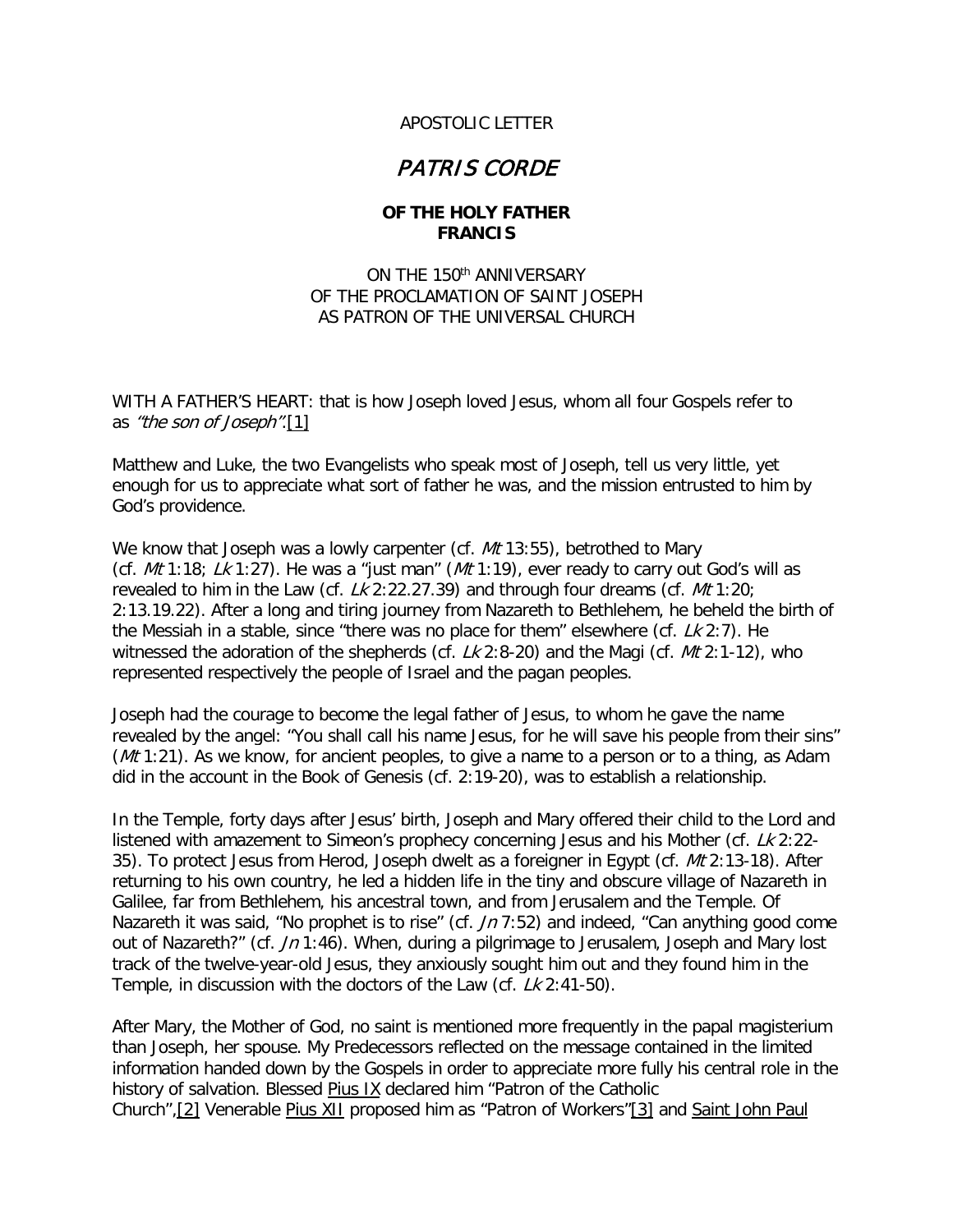[II](http://www.vatican.va/content/john-paul-ii/en.html) as "Guardian of the Redeemer"[.\[4\]](http://www.vatican.va/content/francesco/en/apost_letters/documents/papa-francesco-lettera-ap_20201208_patris-corde.html#_ftn4) Saint Joseph is universally invoked as the "patron of a happy death"[.\[5\]](http://www.vatican.va/content/francesco/en/apost_letters/documents/papa-francesco-lettera-ap_20201208_patris-corde.html#_ftn5)

Now, one hundred and fifty years after his proclamation as *Patron of the Catholic Church* by Blessed [Pius IX](http://www.vatican.va/content/pius-ix/en.html) (8 December 1870), I would like to share some personal reflections on this extraordinary figure, so close to our own human experience. For, as Jesus says, "out of the abundance of the heart the mouth speaks" ( $Mt$  12:34). My desire to do so increased during these months of pandemic, when we experienced, amid the crisis, how "our lives are woven together and sustained by ordinary people, people often overlooked. People who do not appear in newspaper and magazine headlines, or on the latest television show, yet in these very days are surely shaping the decisive events of our history. Doctors, nurses, storekeepers and supermarket workers, cleaning personnel, caregivers, transport workers, men and women working to provide essential services and public safety, volunteers, priests, men and women religious, and so very many others. They understood that no one is saved alone… How many people daily exercise patience and offer hope, taking care to spread not panic, but shared responsibility. How many fathers, mothers, grandparents and teachers are showing our children, in small everyday ways, how to accept and deal with a crisis by adjusting their routines, looking ahead and encouraging the practice of prayer. How many are praying, making sacrifices and interceding for the good of all". [6] Each of us can discover in Joseph – the man who goes unnoticed, a daily, discreet and hidden presence – an intercessor, a support and a guide in times of trouble. Saint Joseph reminds us that those who appear hidden or in the shadows can play an incomparable role in the history of salvation. A word of recognition and of gratitude is due to them all.

## 1. A beloved father

The greatness of Saint Joseph is that he was the spouse of Mary and the father of Jesus. In this way, he placed himself, in the words of Saint John Chrysostom, "at the service of the entire plan of salvation"[.\[7\]](http://www.vatican.va/content/francesco/en/apost_letters/documents/papa-francesco-lettera-ap_20201208_patris-corde.html#_ftn7)

[Saint Paul VI](http://www.vatican.va/content/paul-vi/en.html) pointed out that Joseph concretely expressed his fatherhood "by making his life a sacrificial service to the mystery of the incarnation and its redemptive purpose. He employed his legal authority over the Holy Family to devote himself completely to them in his life and work. He turned his human vocation to domestic love into a superhuman oblation of himself, his heart and all his abilities, a love placed at the service of the Messiah who was growing to maturity in his home".<sup>[8]</sup>

Thanks to his role in salvation history, Saint Joseph has always been venerated as a father by the Christian people. This is shown by the countless churches dedicated to him worldwide, the numerous religious Institutes, Confraternities and ecclesial groups inspired by his spirituality and bearing his name, and the many traditional expressions of piety in his honour. Innumerable holy men and women were passionately devoted to him. Among them was Teresa of Avila, who chose him as her advocate and intercessor, had frequent recourse to him and received whatever graces she asked of him. Encouraged by her own experience, Teresa persuaded others to cultivate devotion to Joseph[.\[9\]](http://www.vatican.va/content/francesco/en/apost_letters/documents/papa-francesco-lettera-ap_20201208_patris-corde.html#_ftn9)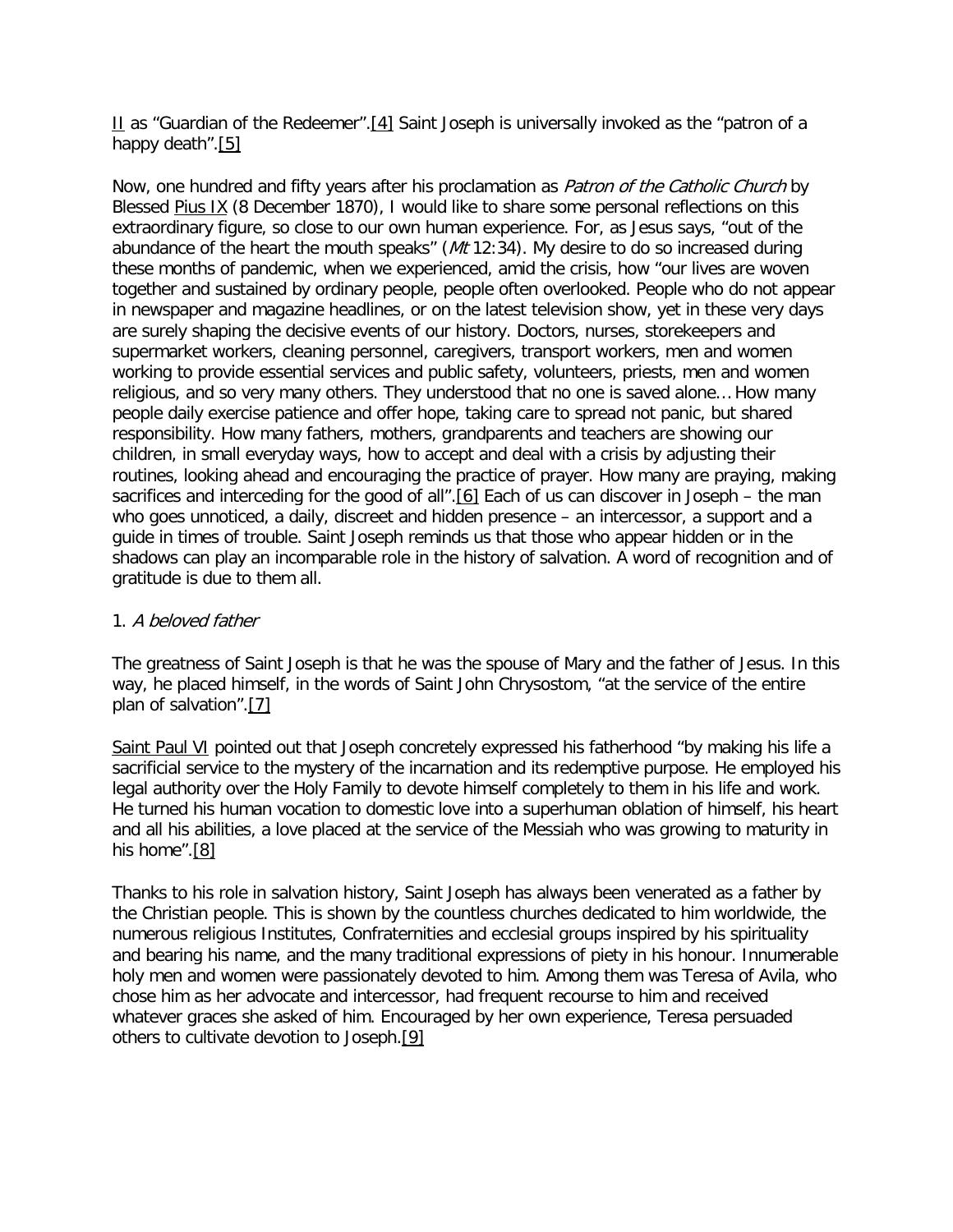Every prayer book contains prayers to Saint Joseph. Special prayers are offered to him each Wednesday and especially during the month of March, which is traditionally dedicated to him[.\[10\]](http://www.vatican.va/content/francesco/en/apost_letters/documents/papa-francesco-lettera-ap_20201208_patris-corde.html#_ftn10)

Popular trust in Saint Joseph is seen in the expression "Go to Joseph", which evokes the famine in Egypt, when the Egyptians begged Pharaoh for bread. He in turn replied: "Go to Joseph; what he says to you, do" (Gen 41:55). Pharaoh was referring to Joseph the son of Jacob, who was sold into slavery because of the jealousy of his brothers (cf. Gen 37:11-28) and who – according to the biblical account – subsequently became viceroy of Egypt (cf. Gen 41:41-44).

As a descendant of David (cf.  $Mt$  1:16-20), from whose stock Jesus was to spring according to the promise made to David by the prophet Nathan (cf. 2 Sam 7), and as the spouse of Mary of Nazareth, Saint Joseph stands at the crossroads between the Old and New Testaments.

#### 2. A tender and loving father

Joseph saw Jesus grow daily "in wisdom and in years and in divine and human favour"  $(Lk 2:52)$ . As the Lord had done with Israel, so Joseph did with Jesus: he taught him to walk, taking him by the hand; he was for him like a father who raises an infant to his cheeks, bending down to him and feeding him (cf. Hos 11:3-4).

In Joseph, Jesus saw the tender love of God: "As a father has compassion for his children, so the Lord has compassion for those who fear him" ( $Ps$  103:13).

In the synagogue, during the praying of the Psalms, Joseph would surely have heard again and again that the God of Israel is a God of tender love[,\[11\]](http://www.vatican.va/content/francesco/en/apost_letters/documents/papa-francesco-lettera-ap_20201208_patris-corde.html#_ftn11) who is good to all, whose "compassion is over all that he has made"  $(Ps 145:9)$ .

The history of salvation is worked out "in hope against hope" (Rom 4:18), through our weaknesses. All too often, we think that God works only through our better parts, yet most of his plans are realized in and despite our frailty. Thus Saint Paul could say: "To keep me from being too elated, a thorn was given me in the flesh, a messenger of Satan to torment me, to keep me from being too elated. Three times I appealed to the Lord about this, that it would leave me, but he said to me: 'My grace is sufficient for you, for power is made perfect in weakness'" (2 Cor 12:7-9).

Since this is part of the entire economy of salvation, we must learn to look upon our weaknesses with tender mercy[.\[12\]](http://www.vatican.va/content/francesco/en/apost_letters/documents/papa-francesco-lettera-ap_20201208_patris-corde.html#_ftn12)

The evil one makes us see and condemn our frailty, whereas the Spirit brings it to light with tender love. Tenderness is the best way to touch the frailty within us. Pointing fingers and judging others are frequently signs of an inability to accept our own weaknesses, our own frailty. Only tender love will save us from the snares of the accuser (cf. Rev 12:10). That is why it is so important to encounter God's mercy, especially in the Sacrament of Reconciliation, where we experience his truth and tenderness. Paradoxically, the evil one can also speak the truth to us, yet he does so only to condemn us. We know that God's truth does not condemn, but instead welcomes, embraces, sustains and forgives us. That truth always presents itself to us like the merciful father in Jesus' parable (cf.  $Lk$  15:11-32). It comes out to meet us, restores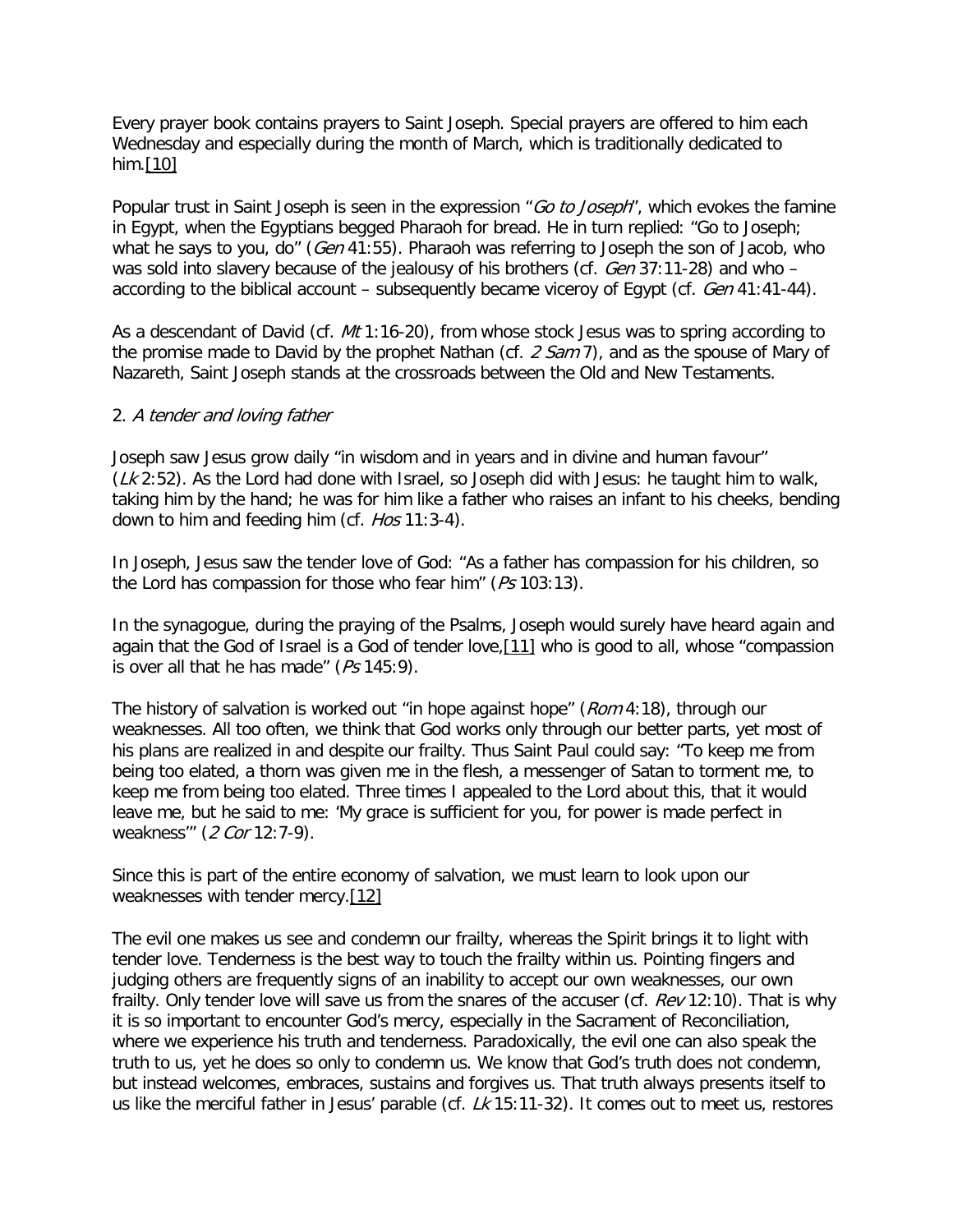our dignity, sets us back on our feet and rejoices for us, for, as the father says: "This my son was dead and is alive again; he was lost and is found" (v. 24).

Even through Joseph's fears, God's will, his history and his plan were at work. Joseph, then, teaches us that faith in God includes believing that he can work even through our fears, our frailties and our weaknesses. He also teaches us that amid the tempests of life, we must never be afraid to let the Lord steer our course. At times, we want to be in complete control, yet God always sees the bigger picture.

### 3. An obedient father

As he had done with Mary, God revealed his saving plan to Joseph. He did so by using dreams, which in the Bible and among all ancient peoples, were considered a way for him to make his will known[.\[13\]](http://www.vatican.va/content/francesco/en/apost_letters/documents/papa-francesco-lettera-ap_20201208_patris-corde.html#_ftn13)

Joseph was deeply troubled by Mary's mysterious pregnancy. He did not want to "expose her to public disgrace", [14] so he decided to "dismiss her quietly"  $(Mt 1:19)$ .

In the first dream, an angel helps him resolve his grave dilemma: "Do not be afraid to take Mary as your wife, for the child conceived in her is from the Holy Spirit. She will bear a son, and you are to name him Jesus, for he will save his people from their sins" (Mt 1:20-21). Joseph's response was immediate: "When Joseph awoke from sleep, he did as the angel of the Lord commanded him" (Mt 1:24). Obedience made it possible for him to surmount his difficulties and spare Mary.

In the second dream, the angel tells Joseph: "Get up, take the child and his mother, and flee to Egypt, and remain there until I tell you; for Herod is about to search for the child, to destroy him" (*Mt* 2:13). Joseph did not hesitate to obey, regardless of the hardship involved: "He got up, took the child and his mother by night, and went to Egypt, and remained there until the death of Herod" (Mt 2:14-15).

In Egypt, Joseph awaited with patient trust the angel's notice that he could safely return home. In a third dream, the angel told him that those who sought to kill the child were dead and ordered him to rise, take the child and his mother, and return to the land of Israel (cf. Mt 2:19-20). Once again, Joseph promptly obeyed. "He got up, took the child and his mother, and went to the land of Israel" (Mt 2:21).

During the return journey, "when Joseph heard that Archelaus was ruling over Judea in place of his father Herod, he was afraid to go there. After being warned in a dream" – now for the fourth time – "he went away to the district of Galilee. There he made his home in a town called Nazareth" (Mt 2:22-23).

The evangelist Luke, for his part, tells us that Joseph undertook the long and difficult journey from Nazareth to Bethlehem to be registered in his family's town of origin in the census of the Emperor Caesar Augustus. There Jesus was born (cf.  $Lk$  2:7) and his birth, like that of every other child, was recorded in the registry of the Empire. Saint Luke is especially concerned to tell us that Jesus' parents observed all the prescriptions of the Law: the rites of the circumcision of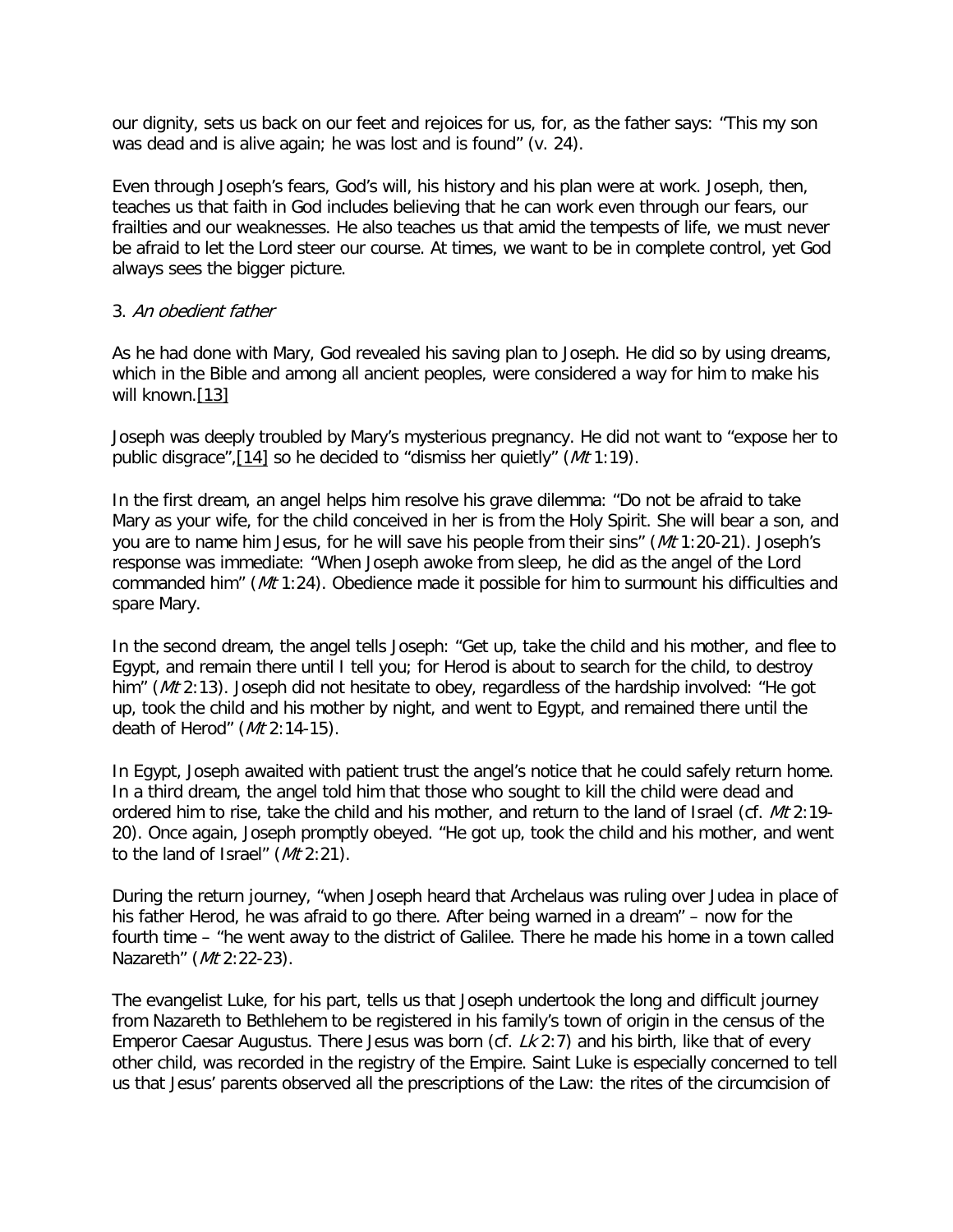Jesus, the purification of Mary after childbirth, the offering of the firstborn to God (cf. 2:21- 24)[.\[15\]](http://www.vatican.va/content/francesco/en/apost_letters/documents/papa-francesco-lettera-ap_20201208_patris-corde.html#_ftn15)

In every situation, Joseph declared his own "fiat", like those of Mary at the Annunciation and Jesus in the Garden of Gethsemane.

In his role as the head of a family, Joseph taught Jesus to be obedient to his parents (cf.  $Lk$  2:51), in accordance with God's command (cf.  $Ex$  20:12).

During the hidden years in Nazareth, Jesus learned at the school of Joseph to do the will of the Father. That will was to be his daily food (cf.  $Jn$  4:34). Even at the most difficult moment of his life, in Gethsemane, Jesus chose to do the Father's will rather than his own[,\[16\]](http://www.vatican.va/content/francesco/en/apost_letters/documents/papa-francesco-lettera-ap_20201208_patris-corde.html#_ftn16) becoming "obedient unto death, even death on a cross" (Phil 2:8). The author of the Letter to the Hebrews thus concludes that Jesus "learned obedience through what he suffered" (5:8).

All this makes it clear that "Saint Joseph was called by God to serve the person and mission of Jesus directly through the exercise of his fatherhood" and that in this way, "he cooperated in the fullness of time in the great mystery of salvation and is truly a minister of salvation.["\[17\]](http://www.vatican.va/content/francesco/en/apost_letters/documents/papa-francesco-lettera-ap_20201208_patris-corde.html#_ftn17)

### 4. An accepting father

Joseph accepted Mary unconditionally. He trusted in the angel's words. "The nobility of Joseph's heart is such that what he learned from the law he made dependent on charity. Today, in our world where psychological, verbal and physical violence towards women is so evident, Joseph appears as the figure of a respectful and sensitive man. Even though he does not understand the bigger picture, he makes a decision to protect Mary's good name, her dignity and her life. In his hesitation about how best to act, God helped him by enlightening his judgment"[.\[18\]](http://www.vatican.va/content/francesco/en/apost_letters/documents/papa-francesco-lettera-ap_20201208_patris-corde.html#_ftn18)

Often in life, things happen whose meaning we do not understand. Our first reaction is frequently one of disappointment and rebellion. Joseph set aside his own ideas in order to accept the course of events and, mysterious as they seemed, to embrace them, take responsibility for them and make them part of his own history. Unless we are reconciled with our own history, we will be unable to take a single step forward, for we will always remain hostage to our expectations and the disappointments that follow.

The spiritual path that Joseph traces for us is not one that *explains*, but *accepts*. Only as a result of this acceptance, this reconciliation, can we begin to glimpse a broader history, a deeper meaning. We can almost hear an echo of the impassioned reply of Job to his wife, who had urged him to rebel against the evil he endured: "Shall we receive the good at the hand of God, and not receive the bad?" (Job 2:10).

Joseph is certainly not passively resigned, but courageously and firmly proactive. In our own lives, acceptance and welcome can be an expression of the Holy Spirit's gift of fortitude. Only the Lord can give us the strength needed to accept life as it is, with all its contradictions, frustrations and disappointments.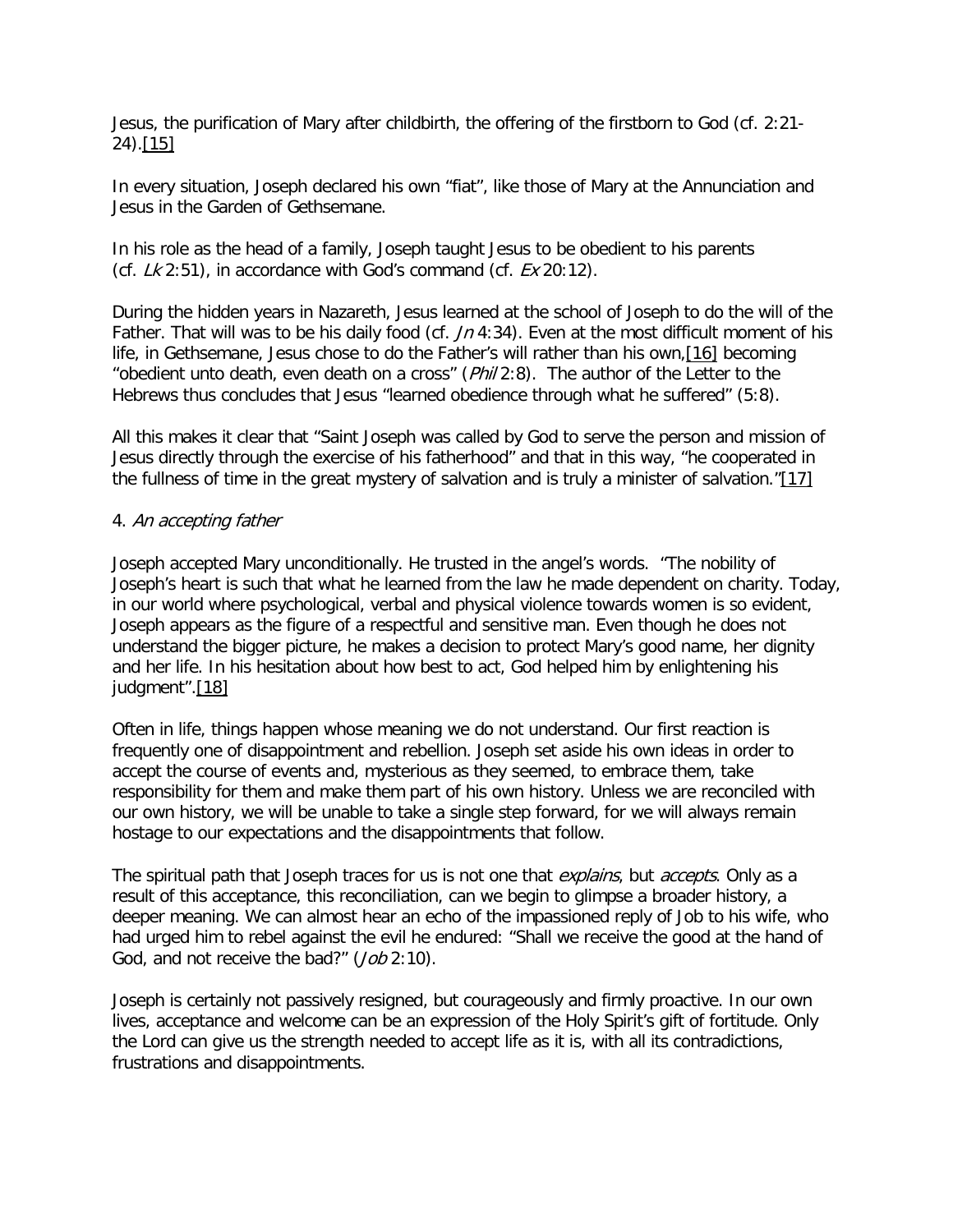Jesus' appearance in our midst is a gift from the Father, which makes it possible for each of us to be reconciled to the flesh of our own history, even when we fail to understand it completely.

Just as God told Joseph: "Son of David, do not be afraid!" (Mt 1:20), so he seems to tell us: "Do not be afraid!" We need to set aside all anger and disappointment, and to embrace the way things are, even when they do not turn out as we wish. Not with mere resignation but with hope and courage. In this way, we become open to a deeper meaning. Our lives can be miraculously reborn if we find the courage to live them in accordance with the Gospel. It does not matter if everything seems to have gone wrong or some things can no longer be fixed. God can make flowers spring up from stony ground. Even if our heart condemns us, "God is greater than our hearts, and he knows everything"  $(1 \text{ Jn } 3:20)$ .

Here, once again, we encounter that Christian realism which rejects nothing that exists. Reality, in its mysterious and irreducible complexity, is the bearer of existential meaning, with all its lights and shadows. Thus, the Apostle Paul can say: "We know that all things work together for good, for those who love God" (Rom 8:28). To which Saint Augustine adds, "even that which is called evil (etiam illud quod malum dicitur)"[.\[19\]](http://www.vatican.va/content/francesco/en/apost_letters/documents/papa-francesco-lettera-ap_20201208_patris-corde.html#_ftn19) In this greater perspective, faith gives meaning to every event, however happy or sad.

Nor should we ever think that believing means finding facile and comforting solutions. The faith Christ taught us is what we see in Saint Joseph. He did not look for shortcuts, but confronted reality with open eyes and accepted personal responsibility for it.

Joseph's attitude encourages us to accept and welcome others as they are, without exception, and to show special concern for the weak, for God chooses what is weak (cf. 1 Cor 1:27). He is the "Father of orphans and protector of widows"  $(Ps 68:6)$ , who commands us to love the stranger in our midst[.\[20\]](http://www.vatican.va/content/francesco/en/apost_letters/documents/papa-francesco-lettera-ap_20201208_patris-corde.html#_ftn20) I like to think that it was from Saint Joseph that Jesus drew inspiration for the parable of the prodigal son and the merciful father (cf.  $Lk$  15:11-32).

## 5. A creatively courageous father

If the first stage of all true interior healing is to accept our personal history and embrace even the things in life that we did not choose, we must now add another important element: creative courage. This emerges especially in the way we deal with difficulties. In the face of difficulty, we can either give up and walk away, or somehow engage with it. At times, difficulties bring out resources we did not even think we had.

As we read the infancy narratives, we may often wonder why God did not act in a more direct and clear way. Yet God acts through events and people. Joseph was the man chosen by God to guide the beginnings of the history of redemption. He was the true "miracle" by which God saves the child and his mother. God acted by trusting in Joseph's creative courage. Arriving in Bethlehem and finding no lodging where Mary could give birth, Joseph took a stable and, as best he could, turned it into a welcoming home for the Son of God come into the world (cf.  $Lk$  2:6-7). Faced with imminent danger from Herod, who wanted to kill the child, Joseph was warned once again in a dream to protect the child, and rose in the middle of the night to prepare the flight into Egypt (cf. Mt 2:13-14).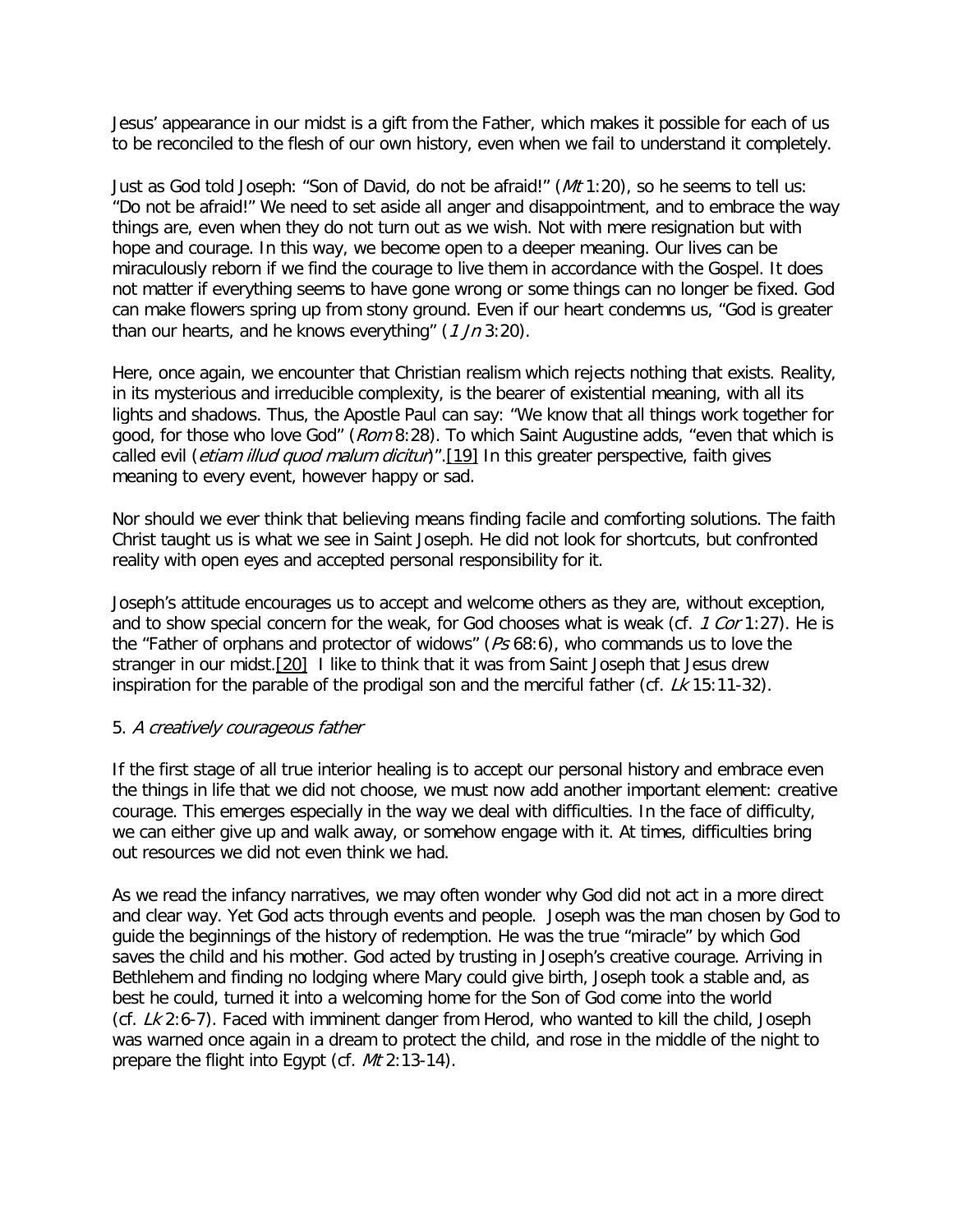A superficial reading of these stories can often give the impression that the world is at the mercy of the strong and mighty, but the "good news" of the Gospel consists in showing that, for all the arrogance and violence of worldly powers, God always finds a way to carry out his saving plan. So too, our lives may at times seem to be at the mercy of the powerful, but the Gospel shows us what counts. God always finds a way to save us, provided we show the same creative courage as the carpenter of Nazareth, who was able to turn a problem into a possibility by trusting always in divine providence.

If at times God seems not to help us, surely this does not mean that we have been abandoned, but instead are being trusted to plan, to be creative, and to find solutions ourselves.

That kind of creative courage was shown by the friends of the paralytic, who lowered him from the roof in order to bring him to Jesus (cf. Lk 5:17-26). Difficulties did not stand in the way of those friends' boldness and persistence. They were convinced that Jesus could heal the man, and "finding no way to bring him in because of the crowd, they went up on the roof and let him down with his bed through the tiles into the middle of the crowd in front of Jesus. When he saw their faith, he said, 'Friend, your sins are forgiven you'" (vv. 19-20). Jesus recognized the creative faith with which they sought to bring their sick friend to him.

The Gospel does not tell us how long Mary, Joseph and the child remained in Egypt. Yet they certainly needed to eat, to find a home and employment. It does not take much imagination to fill in those details. The Holy Family had to face concrete problems like every other family, like so many of our migrant brothers and sisters who, today too, risk their lives to escape misfortune and hunger. In this regard, I consider Saint Joseph the special patron of all those forced to leave their native lands because of war, hatred, persecution and poverty.

At the end of every account in which Joseph plays a role, the Gospel tells us that he gets up, takes the child and his mother, and does what God commanded him (cf.  $Mt$  1:24; 2:14.21). Indeed, Jesus and Mary his Mother are the most precious treasure of our faith[.\[21\]](http://www.vatican.va/content/francesco/en/apost_letters/documents/papa-francesco-lettera-ap_20201208_patris-corde.html#_ftn21)

In the divine plan of salvation, the Son is inseparable from his Mother, from Mary, who "advanced in her pilgrimage of faith, and faithfully persevered in her union with her Son until she stood at the cross"[.\[22\]](http://www.vatican.va/content/francesco/en/apost_letters/documents/papa-francesco-lettera-ap_20201208_patris-corde.html#_ftn22)

We should always consider whether we ourselves are protecting Jesus and Mary, for they are also mysteriously entrusted to our own responsibility, care and safekeeping. The Son of the Almighty came into our world in a state of great vulnerability. He needed to be defended, protected, cared for and raised by Joseph. God trusted Joseph, as did Mary, who found in him someone who would not only save her life, but would always provide for her and her child. In this sense, Saint Joseph could not be other than the Guardian of the Church, for the Church is the continuation of the Body of Christ in history, even as Mary's motherhood is reflected in the motherhood of the Church[.\[23\]](http://www.vatican.va/content/francesco/en/apost_letters/documents/papa-francesco-lettera-ap_20201208_patris-corde.html#_ftn23) In his continued protection of the Church, Joseph continues to protect the child and his mother, and we too, by our love for the Church, continue to love the child and his mother.

That child would go on to say: "As you did it to one of the least of these who are members of my family, you did it to me" (Mt 25:40). Consequently, every poor, needy, suffering or dying person, every stranger, every prisoner, every infirm person is "the child" whom Joseph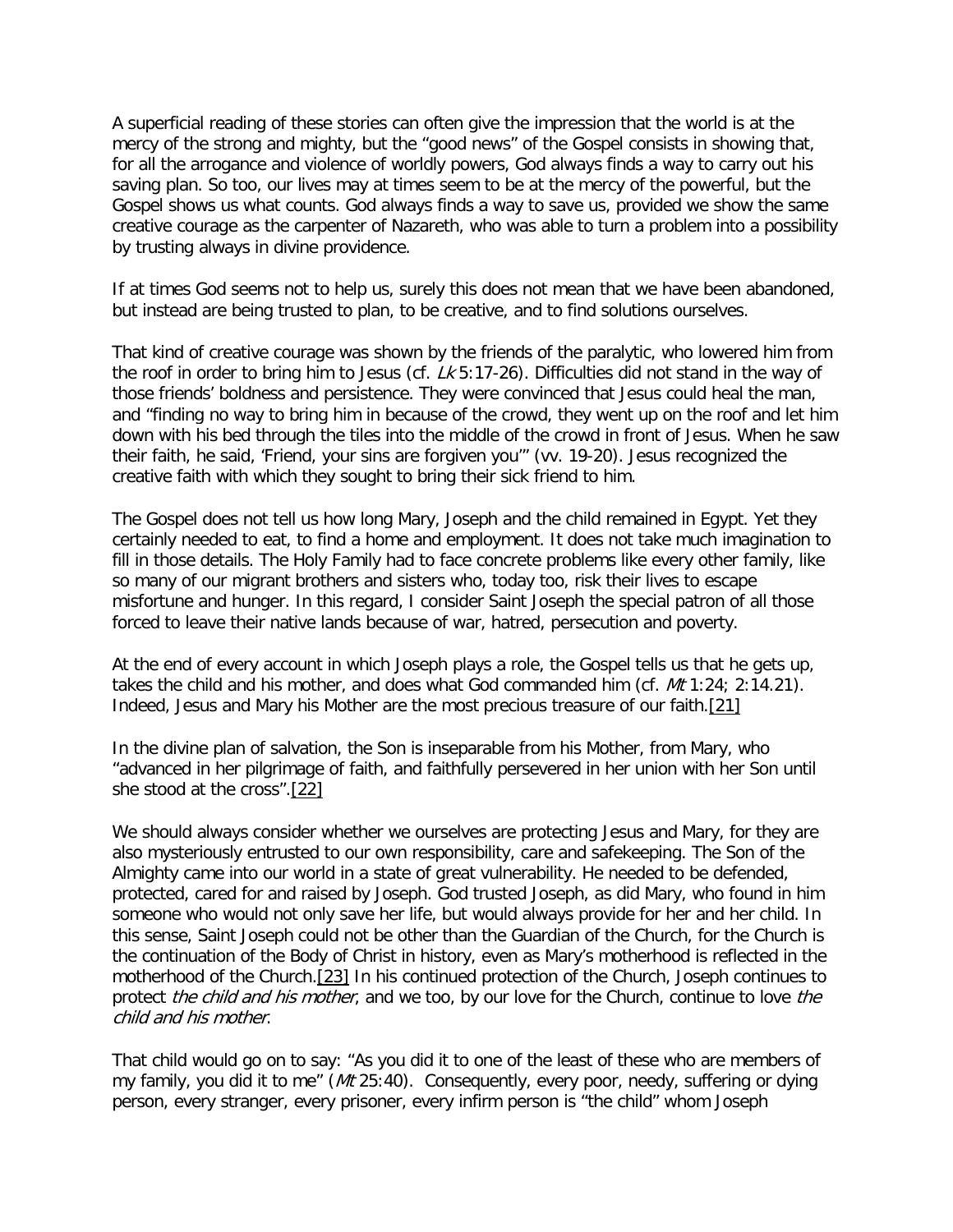continues to protect. For this reason, Saint Joseph is invoked as protector of the unfortunate, the needy, exiles, the afflicted, the poor and the dying. Consequently, the Church cannot fail to show a special love for the least of our brothers and sisters, for Jesus showed a particular concern for them and personally identified with them. From Saint Joseph, we must learn that same care and responsibility. We must learn to love the child and his mother, to love the sacraments and charity, to love the Church and the poor. Each of these realities is always the child and his mother.

## 6. A working father

An aspect of Saint Joseph that has been emphasized from the time of the first social Encyclical, [Pope Leo XIII'](http://www.vatican.va/content/leo-xiii/en.html)s *[Rerum Novarum](http://www.vatican.va/content/leo-xiii/en/encyclicals/documents/hf_l-xiii_enc_15051891_rerum-novarum.html)*, is his relation to work. Saint Joseph was a carpenter who earned an honest living to provide for his family. From him, Jesus learned the value, the dignity and the joy of what it means to eat bread that is the fruit of one's own labour.

In our own day, when employment has once more become a burning social issue, and unemployment at times reaches record levels even in nations that for decades have enjoyed a certain degree of prosperity, there is a renewed need to appreciate the importance of dignified work, of which Saint Joseph is an exemplary patron.

Work is a means of participating in the work of salvation, an opportunity to hasten the coming of the Kingdom, to develop our talents and abilities, and to put them at the service of society and fraternal communion. It becomes an opportunity for the fulfilment not only of oneself, but also of that primary cell of society which is the family. A family without work is particularly vulnerable to difficulties, tensions, estrangement and even break-up. How can we speak of human dignity without working to ensure that everyone is able to earn a decent living?

Working persons, whatever their job may be, are cooperating with God himself, and in some way become creators of the world around us. The crisis of our time, which is economic, social, cultural and spiritual, can serve as a summons for all of us to rediscover the value, the importance and necessity of work for bringing about a new "normal" from which no one is excluded. Saint Joseph's work reminds us that God himself, in becoming man, did not disdain work. The loss of employment that affects so many of our brothers and sisters, and has increased as a result of the Covid-19 pandemic, should serve as a summons to review our priorities. Let us implore Saint Joseph the Worker to help us find ways to express our firm conviction that no young person, no person at all, no family should be without work!

## 7. A father in the shadows

The Polish writer Jan Dobraczyński, in his book *The Shadow of the Father*[,\[24\]](http://www.vatican.va/content/francesco/en/apost_letters/documents/papa-francesco-lettera-ap_20201208_patris-corde.html#_ftn24) tells the story of Saint Joseph's life in the form of a novel. He uses the evocative image of a shadow to define Joseph. In his relationship to Jesus, Joseph was the earthly shadow of the heavenly Father: he watched over him and protected him, never leaving him to go his own way. We can think of Moses' words to Israel: "In the wilderness… you saw how the Lord your God carried you, just as one carries a child, all the way that you travelled" (Deut 1:31). In a similar way, Joseph acted as a father for his whole life[.\[25\]](http://www.vatican.va/content/francesco/en/apost_letters/documents/papa-francesco-lettera-ap_20201208_patris-corde.html#_ftn25)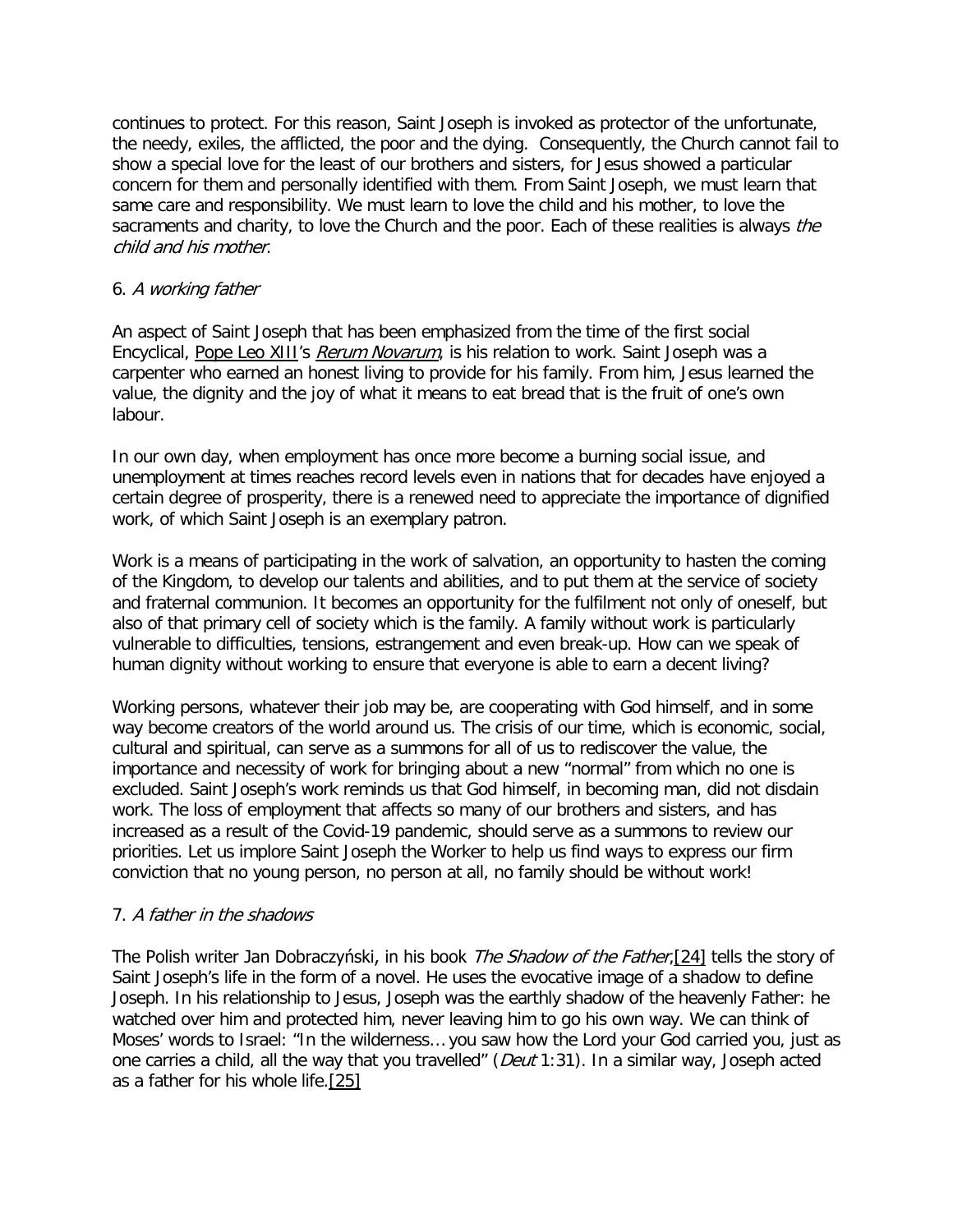Fathers are not born, but made. A man does not become a father simply by bringing a child into the world, but by taking up the responsibility to care for that child. Whenever a man accepts responsibility for the life of another, in some way he becomes a father to that person.

Children today often seem orphans, lacking fathers. The Church too needs fathers. Saint Paul's words to the Corinthians remain timely: "Though you have countless guides in Christ, you do not have many fathers" (1 Cor 4:15). Every priest or bishop should be able to add, with the Apostle: "I became your father in Christ Jesus through the Gospel" (ibid.). Paul likewise calls the Galatians: "My little children, with whom I am again in travail until Christ be formed in you!"  $(4:19)$ .

Being a father entails introducing children to life and reality. Not holding them back, being overprotective or possessive, but rather making them capable of deciding for themselves, enjoying freedom and exploring new possibilities. Perhaps for this reason, Joseph is traditionally called a "most chaste" father. That title is not simply a sign of affection, but the summation of an attitude that is the opposite of possessiveness. Chastity is freedom from possessiveness in every sphere of one's life. Only when love is chaste, is it truly love. A possessive love ultimately becomes dangerous: it imprisons, constricts and makes for misery. God himself loved humanity with a chaste love; he left us free even to go astray and set ourselves against him. The logic of love is always the logic of freedom, and Joseph knew how to love with extraordinary freedom. He never made himself the centre of things. He did not think of himself, but focused instead on the lives of Mary and Jesus.

Joseph found happiness not in mere self-sacrifice but in self-gift. In him, we never see frustration but only trust. His patient silence was the prelude to concrete expressions of trust. Our world today needs fathers. It has no use for tyrants who would domineer others as a means of compensating for their own needs. It rejects those who confuse authority with authoritarianism, service with servility, discussion with oppression, charity with a welfare mentality, power with destruction. Every true vocation is born of the gift of oneself, which is the fruit of mature sacrifice. The priesthood and consecrated life likewise require this kind of maturity. Whatever our vocation, whether to marriage, celibacy or virginity, our gift of self will not come to fulfilment if it stops at sacrifice; were that the case, instead of becoming a sign of the beauty and joy of love, the gift of self would risk being an expression of unhappiness, sadness and frustration.

When fathers refuse to live the lives of their children for them, new and unexpected vistas open up. Every child is the bearer of a unique mystery that can only be brought to light with the help of a father who respects that child's freedom. A father who realizes that he is most a father and educator at the point when he becomes "useless", when he sees that his child has become independent and can walk the paths of life unaccompanied. When he becomes like Joseph, who always knew that his child was not his own but had merely been entrusted to his care. In the end, this is what Jesus would have us understand when he says: "Call no man your father on earth, for you have one Father, who is in heaven" (Mt 23:9).

In every exercise of our fatherhood, we should always keep in mind that it has nothing to do with possession, but is rather a "sign" pointing to a greater fatherhood. In a way, we are all like Joseph: a shadow of the heavenly Father, who "makes his sun rise on the evil and on the good, and sends rain on the just and on the unjust" (Mt 5:45). And a shadow that follows his Son.